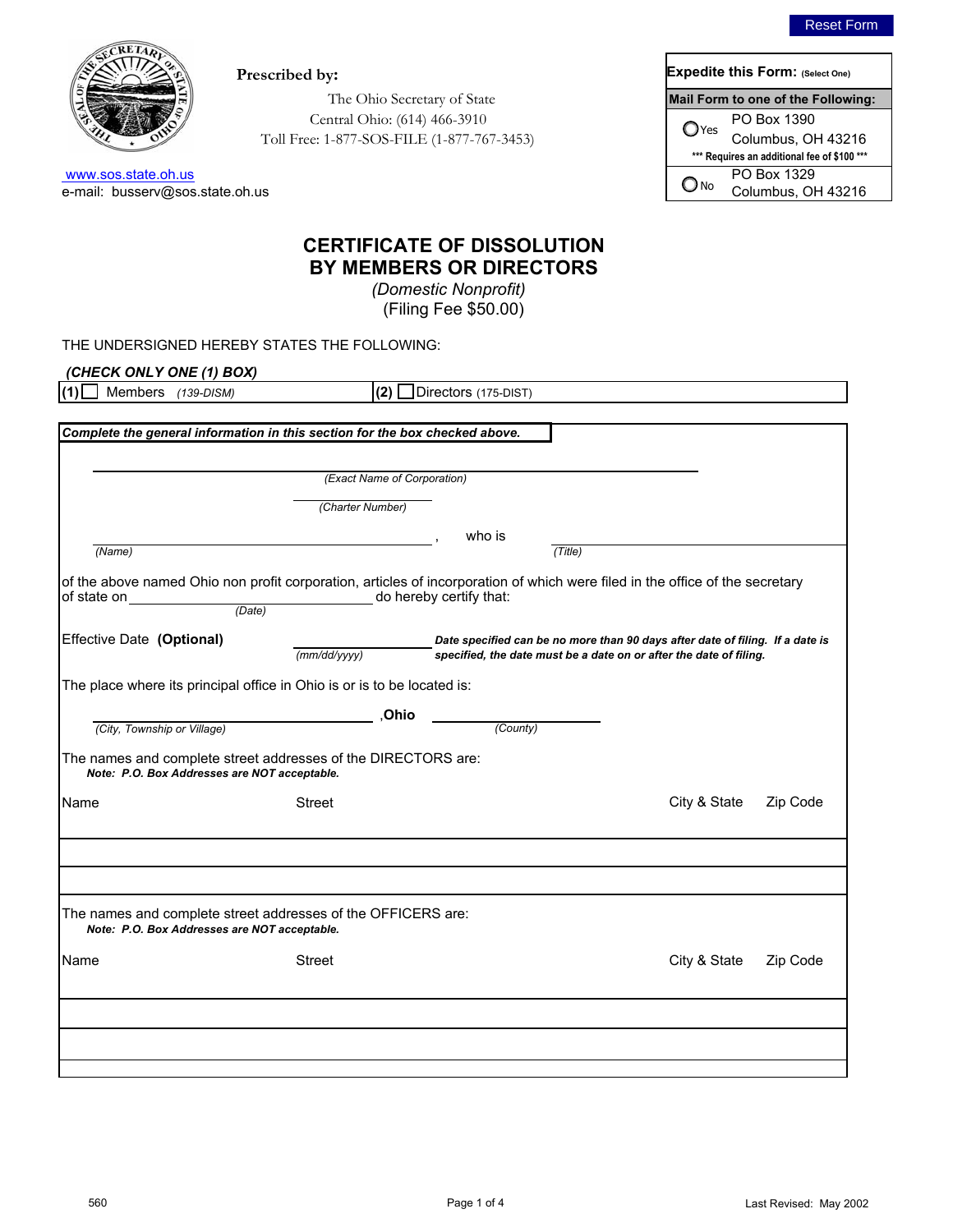| Complete the general information in this section for the box checked on page one (1).                                                                                                                                                                                                                                                                                                                                |      |  |  |  |
|----------------------------------------------------------------------------------------------------------------------------------------------------------------------------------------------------------------------------------------------------------------------------------------------------------------------------------------------------------------------------------------------------------------------|------|--|--|--|
| The name and Ohio address of statutory agent is:                                                                                                                                                                                                                                                                                                                                                                     |      |  |  |  |
| (Name)                                                                                                                                                                                                                                                                                                                                                                                                               |      |  |  |  |
| $\sqrt{(Street)}$<br>NOTE: P.O. Box Addresses are NOT acceptable.                                                                                                                                                                                                                                                                                                                                                    |      |  |  |  |
|                                                                                                                                                                                                                                                                                                                                                                                                                      |      |  |  |  |
| $\overline{(City)}$<br>(Zip Code)                                                                                                                                                                                                                                                                                                                                                                                    |      |  |  |  |
| NOTE: If the statutory agent listed has changed or differs from the agent currently appearing on the corporate<br>records in the secretary of state's office, the named agent must acknowledge and accept the appointment as<br>statutory agent.                                                                                                                                                                     |      |  |  |  |
| <b>ACCEPTANCE OF APPOINTMENT</b>                                                                                                                                                                                                                                                                                                                                                                                     |      |  |  |  |
|                                                                                                                                                                                                                                                                                                                                                                                                                      |      |  |  |  |
| Statutory agent for,                                                                                                                                                                                                                                                                                                                                                                                                 |      |  |  |  |
| , named herein accepts the appointment of statutory agent for said corporation.                                                                                                                                                                                                                                                                                                                                      |      |  |  |  |
| Signature: <u>Community (Statutory Agent)</u>                                                                                                                                                                                                                                                                                                                                                                        |      |  |  |  |
|                                                                                                                                                                                                                                                                                                                                                                                                                      |      |  |  |  |
|                                                                                                                                                                                                                                                                                                                                                                                                                      |      |  |  |  |
| Complete the information in this section if box (1) is checked.                                                                                                                                                                                                                                                                                                                                                      |      |  |  |  |
| The undersigned have been authorized to execute and file this certificate by a resolution adopted:<br>(Check one of the following)                                                                                                                                                                                                                                                                                   |      |  |  |  |
| at a special meeting of the members of said corporation, notice of which was given to all members of every class,<br>whether entitled to vote or not, by the votes cast in person (or by proxy, it permitted by the articles or the regulations) of<br>% of the voting members present, a quorum being present or by _________% of the voting members<br>$present$ as provided by the $\Box$ (articles) regulations) |      |  |  |  |
| in writing signed under provisions of section 1702.25 of the ORC by all the members who would be entitled to a<br>notice of a meeting for such purpose, or by ________% of the voting members, not less than a majority, as provided<br>in the $\Box$ (articles) $\Box$ (regulations)                                                                                                                                |      |  |  |  |
| declaring that the corporation elects to wind up its affairs and dissolve.                                                                                                                                                                                                                                                                                                                                           |      |  |  |  |
| <b>REQUIRED</b><br>Must be authenticated (signed)<br>by an authorized representative<br><b>Authorized Representative</b>                                                                                                                                                                                                                                                                                             | Date |  |  |  |
|                                                                                                                                                                                                                                                                                                                                                                                                                      |      |  |  |  |
| Complete the information in this section if box (2) is checked.                                                                                                                                                                                                                                                                                                                                                      |      |  |  |  |
| The undersigned have been authorized to execute and file this certificate by a resolution of the Directors adopted<br>) (must insert proper paragraph of the ORC)<br>pursuant to section 1702.47(C)                                                                                                                                                                                                                  |      |  |  |  |
| (Check one of the following)                                                                                                                                                                                                                                                                                                                                                                                         |      |  |  |  |
| at a meeting duly called and held on<br>(Date)                                                                                                                                                                                                                                                                                                                                                                       |      |  |  |  |
| in writing signed by all of the directors pursuant to section 1702.47 of the ORC, declaring that the<br>corporation elects to wind up its affairs and dissolve.                                                                                                                                                                                                                                                      |      |  |  |  |
| <b>REQUIRED</b><br>Must be authenticated (signed)<br>by an authorized representative<br><b>Authorized Representative</b>                                                                                                                                                                                                                                                                                             | Date |  |  |  |
|                                                                                                                                                                                                                                                                                                                                                                                                                      |      |  |  |  |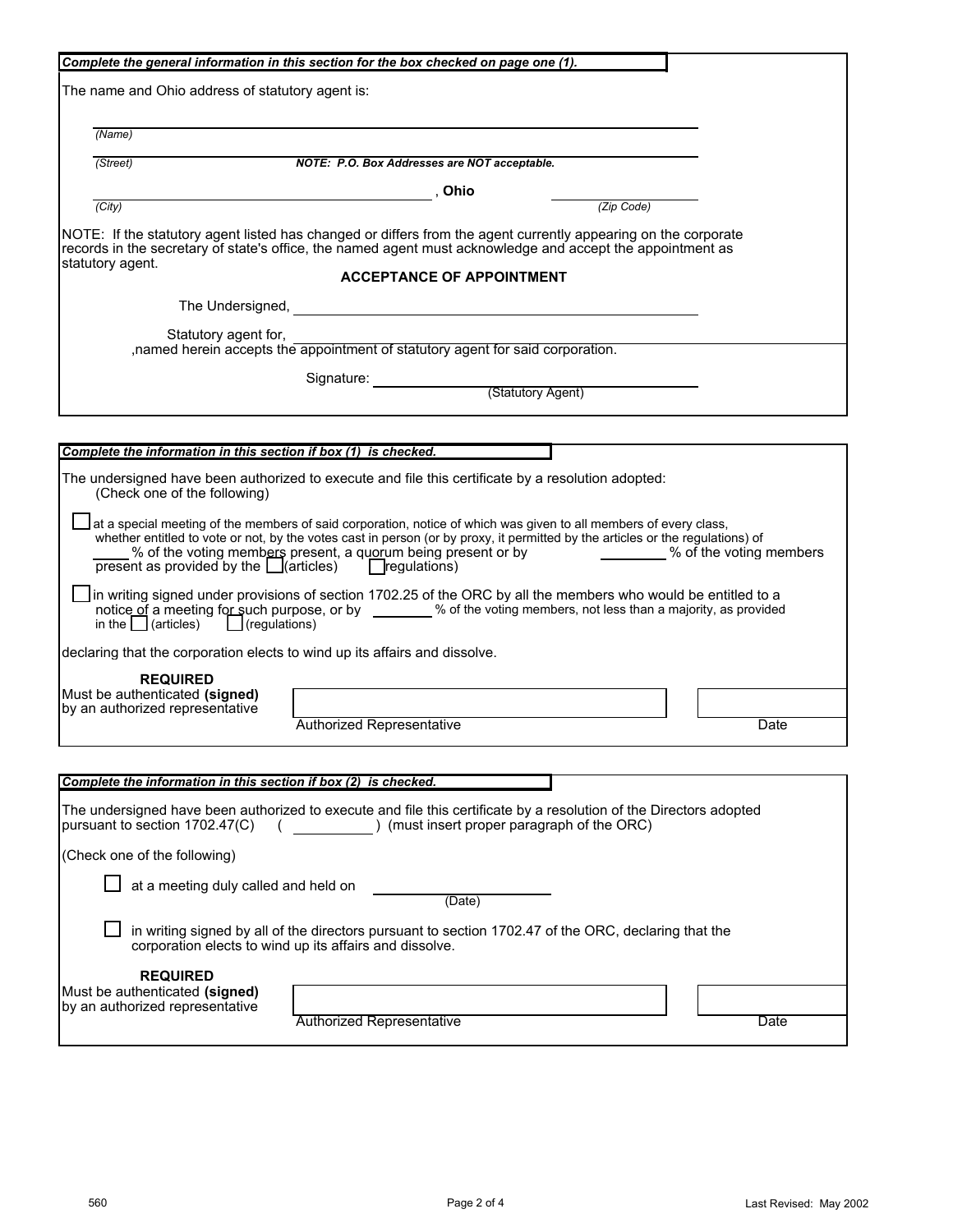| Complete the information in this section if box (1) or (2) is checked.                                                      |                                              |  |  |  |
|-----------------------------------------------------------------------------------------------------------------------------|----------------------------------------------|--|--|--|
|                                                                                                                             |                                              |  |  |  |
| <b>AFFIDAVIT</b><br>In lieu of dissolution releases from various governmental authorities for a Corporation Not for Profit, |                                              |  |  |  |
| (§ 1702.47(G)(5) ORC)                                                                                                       |                                              |  |  |  |
|                                                                                                                             |                                              |  |  |  |
| (Exact Name of Corporation)                                                                                                 |                                              |  |  |  |
| The undersigned, being first duly sworn, declares that on the dates indicated below, each of the named state                |                                              |  |  |  |
| governmental agencies was advised IN WRITING of the scheduled date of filing of the Certificate of Dissolution and          |                                              |  |  |  |
| was advised IN WRITING of the acknowledgement by the corporation of the applicability of the provisions of Section          |                                              |  |  |  |
| 1702.47 of the ORC.                                                                                                         |                                              |  |  |  |
| <b>AGENCY</b>                                                                                                               | <b>DATE NOTIFIED</b>                         |  |  |  |
| 1. Ohio Department of Taxation                                                                                              |                                              |  |  |  |
| <b>Dissolution Section</b>                                                                                                  |                                              |  |  |  |
| Box 182382                                                                                                                  |                                              |  |  |  |
| Columbus, Ohio 43218-2382                                                                                                   |                                              |  |  |  |
|                                                                                                                             |                                              |  |  |  |
| 2. Ohio Job & Family Services                                                                                               |                                              |  |  |  |
| <b>Status and Liability Section</b>                                                                                         |                                              |  |  |  |
| Data Correspondence Control                                                                                                 |                                              |  |  |  |
| Overnight: 4020 East 5th Avenue                                                                                             |                                              |  |  |  |
| Columbus, OH 43219-1811                                                                                                     |                                              |  |  |  |
| Regular: P.O. Box 182413<br>Columbus, OH 43218-2413                                                                         |                                              |  |  |  |
| Fax: 614-752-4811                                                                                                           |                                              |  |  |  |
| Phone: 614-466-2319                                                                                                         |                                              |  |  |  |
|                                                                                                                             |                                              |  |  |  |
| 3. The treasurer of any County named below:                                                                                 |                                              |  |  |  |
|                                                                                                                             |                                              |  |  |  |
|                                                                                                                             |                                              |  |  |  |
|                                                                                                                             |                                              |  |  |  |
|                                                                                                                             |                                              |  |  |  |
|                                                                                                                             |                                              |  |  |  |
|                                                                                                                             |                                              |  |  |  |
| (Note: This affidavit must be signed by one or more persons executing the certificate of dissolution or by an officer of    |                                              |  |  |  |
| the corporation.)                                                                                                           |                                              |  |  |  |
| Signature:                                                                                                                  | Title:                                       |  |  |  |
|                                                                                                                             |                                              |  |  |  |
|                                                                                                                             |                                              |  |  |  |
| (Name)                                                                                                                      |                                              |  |  |  |
| (Street)                                                                                                                    | NOTE: P.O. Box Addresses are NOT acceptable. |  |  |  |
|                                                                                                                             |                                              |  |  |  |
|                                                                                                                             |                                              |  |  |  |
| (City)                                                                                                                      | (Zip Code)<br>(State)                        |  |  |  |
| Sworn before me and subscribed in my presence on                                                                            |                                              |  |  |  |
|                                                                                                                             | (Date)                                       |  |  |  |
|                                                                                                                             |                                              |  |  |  |
|                                                                                                                             |                                              |  |  |  |
|                                                                                                                             |                                              |  |  |  |
|                                                                                                                             |                                              |  |  |  |
| (Seal)                                                                                                                      | (Notary Public)                              |  |  |  |
|                                                                                                                             |                                              |  |  |  |
| <b>Commission Expires</b>                                                                                                   |                                              |  |  |  |
| (Date)                                                                                                                      |                                              |  |  |  |
|                                                                                                                             |                                              |  |  |  |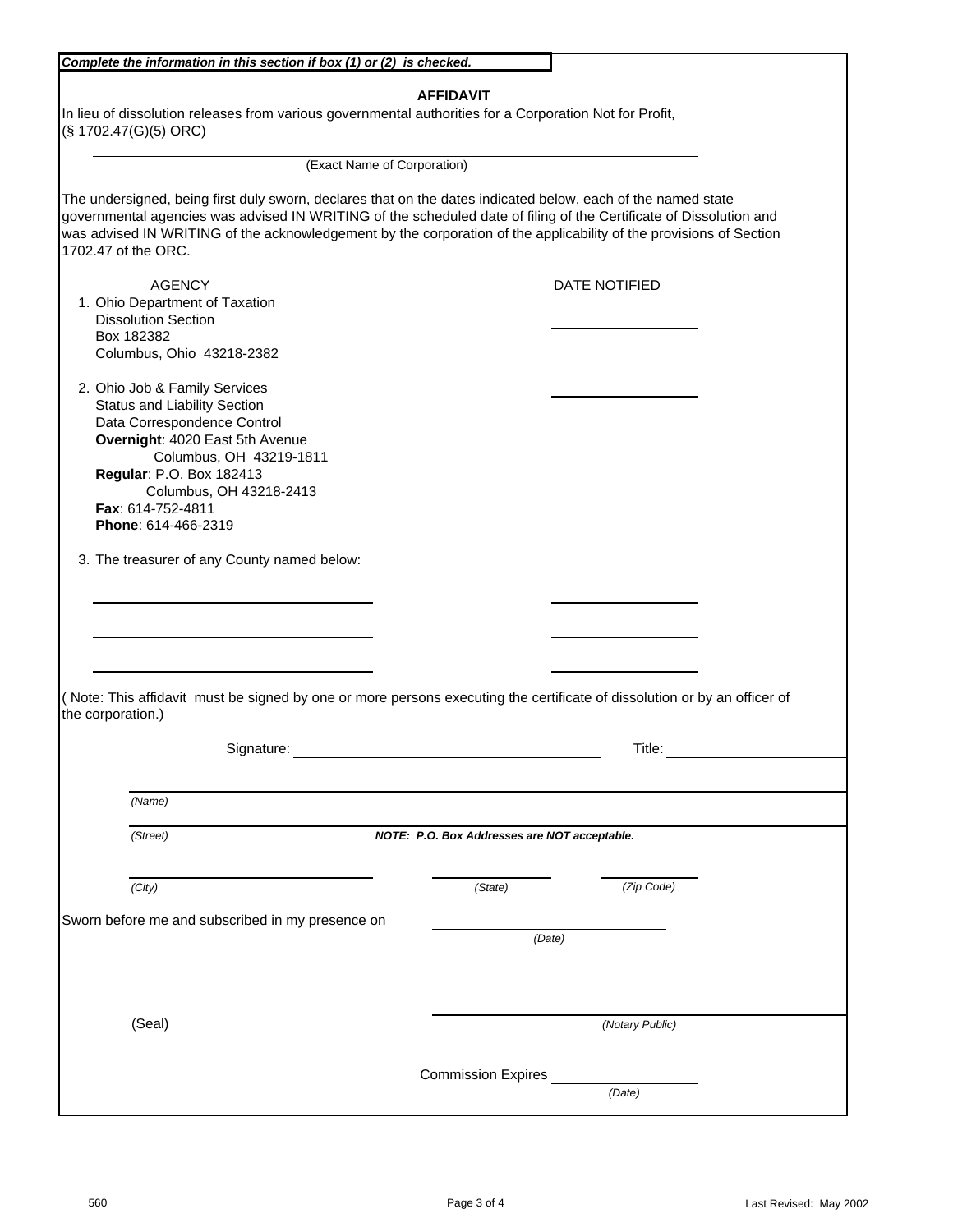| Complete the information in this section if box (1) or (2) is checked cont.                                                                                                                                                                 |                                                           |  |  |  |
|---------------------------------------------------------------------------------------------------------------------------------------------------------------------------------------------------------------------------------------------|-----------------------------------------------------------|--|--|--|
| STATE OF OHIO                                                                                                                                                                                                                               |                                                           |  |  |  |
| :SS<br>County of <u>substantial and the set of the set of the set of the set of the set of the set of the set of the set of the set of the set of the set of the set of the set of the set of the set of the set of the set of the set </u> |                                                           |  |  |  |
|                                                                                                                                                                                                                                             | , being first duly sworn, deposes and says that she/he is |  |  |  |
| of                                                                                                                                                                                                                                          |                                                           |  |  |  |
| (Title)<br>that this affidavit is made in compliance with section                                                                                                                                                                           | of the ORC:                                               |  |  |  |
| That said corporation has (Check one of the following)                                                                                                                                                                                      | (Section #)                                               |  |  |  |
| A. has no personal property in any county in the State of Ohio:                                                                                                                                                                             |                                                           |  |  |  |
| B. personal property only in the following county(ies)                                                                                                                                                                                      |                                                           |  |  |  |
| and that the net assets of said corporation are sufficient to pay all personal property taxes accrued to date.                                                                                                                              |                                                           |  |  |  |
| C. corporation is of the type required to pay personal property taxes to state authorities only                                                                                                                                             |                                                           |  |  |  |
|                                                                                                                                                                                                                                             | Signature: <b>Signature:</b>                              |  |  |  |
| Name: Name and the state of the state of the state of the state of the state of the state of the state of the state of the state of the state of the state of the state of the state of the state of the state of the state of              |                                                           |  |  |  |
|                                                                                                                                                                                                                                             |                                                           |  |  |  |
| Sworn before me and subscribed in my presence on                                                                                                                                                                                            | (Date)                                                    |  |  |  |
|                                                                                                                                                                                                                                             |                                                           |  |  |  |
|                                                                                                                                                                                                                                             | (Notary Public)                                           |  |  |  |
|                                                                                                                                                                                                                                             |                                                           |  |  |  |
| (Notary Seal)                                                                                                                                                                                                                               | <b>Commission Expires</b>                                 |  |  |  |
|                                                                                                                                                                                                                                             | (Date)                                                    |  |  |  |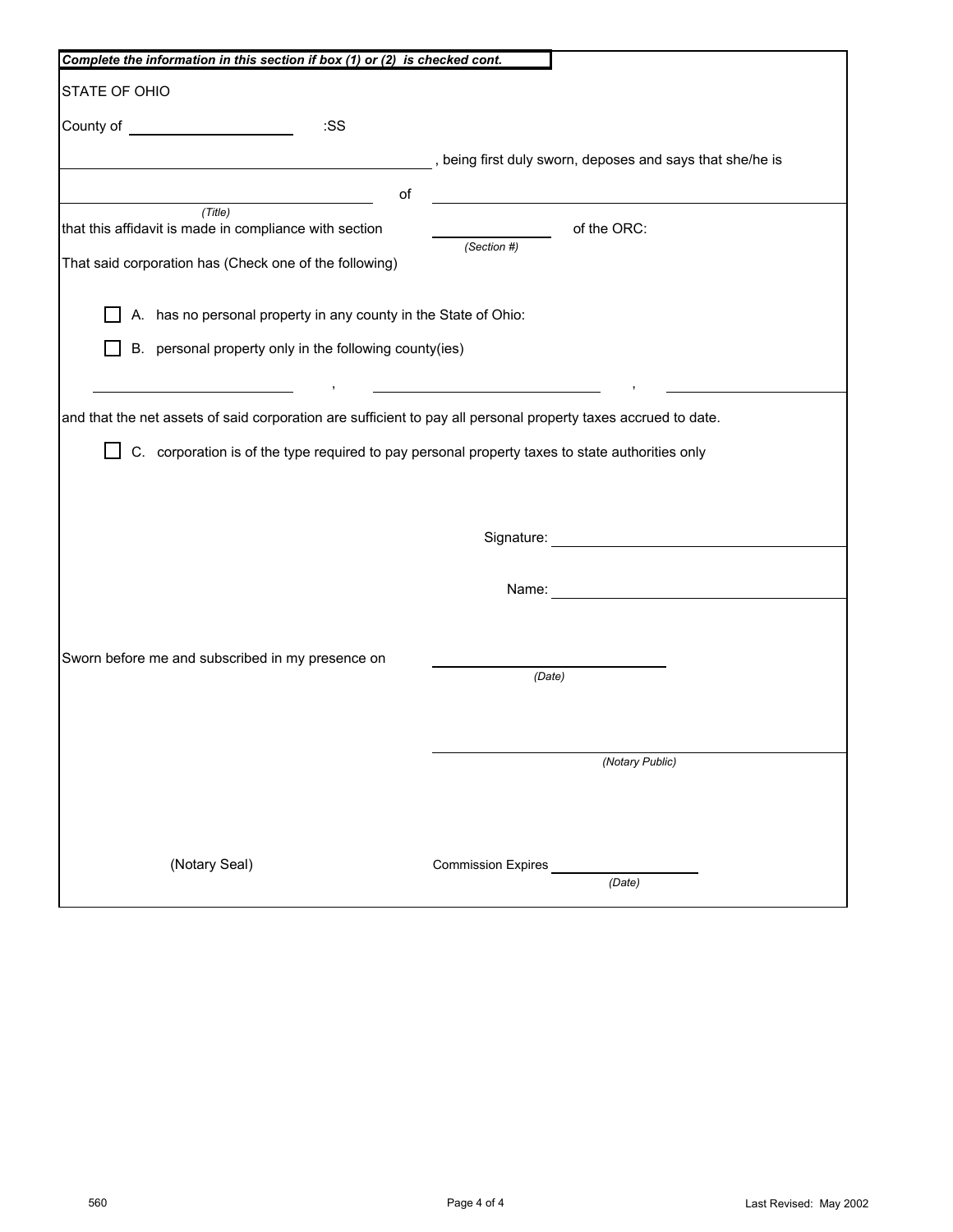# **INSTRUCTIONS FOR CERTIFICATE OF DISSOLUTION MEMBERS OR DIRECTORS**

*Follow the instructions in this section for the box checked.*

The name must appear as it does on the records of the Secretary of State.

The date the articles of incorporation were filed with the office of the Secretary of State.

Note: Entering the effective date is optional. If the date field is left blank, the effective date will be the date the filing is received. If a date is entered, it can **not** be more than 90 days **after** the date of receipt.

The place where its principal office in Ohio is or is to be located.

The names and complete street addresses of the DIRECTORS.

The names and complete street addresses of the OFFICERS

The name and Ohio address of the statutory agent for the corporation.

- (a) The statutory agent must have an OHIO address.
- (b) If the statutory agent appearing has changed or differs from the agent currently appearing on the corporate records in the Secretary of State's office, the named agent must acknowledge and accept the appointment as statutory agent by signing the "Acceptance of Appointment" on the line entitled "Signature of Agent".

#### *Follow the instructions in this section for the box (1) checked.*

The voting members at a meeting held for such purpose may adopt a resolution of dissolution by the affirmative vote of a majority of the voting members present in person or, if permitted, by mail or by proxy, if a quorum is present or, if the articles or the regulations provide or permit, by the affirmative vote of a greater or lesser proportion or number of the voting members, and by such affirmative vote of the voting members of any particular class as is required by the articles or the regulations. Notice of the meeting of the members shall be given to all the members entitled to vote thereat.

*Follow the instructions in this section for the box (2) checked.*

- I. The directors may adopt a resolution of dissolution in the following cases:
	- A. When the corporation has been adjudged bankrupt or has made a general assignment for the benefit of creditors; 1702.47 (C)(1)
	- B. By leave of the court, when a receiver has been appointed in a general creditors' suit or in any suit in which the affairs of the corporation are to be wound up; 1702.47 (C)(2)
	- C. When substantially all of the assets have been sold at judicial sale or otherwise; 1702.47 (C)(3)
	- D. When the period of existence of the corporation specified in its articles has expired. 1702.47 (C)(4)